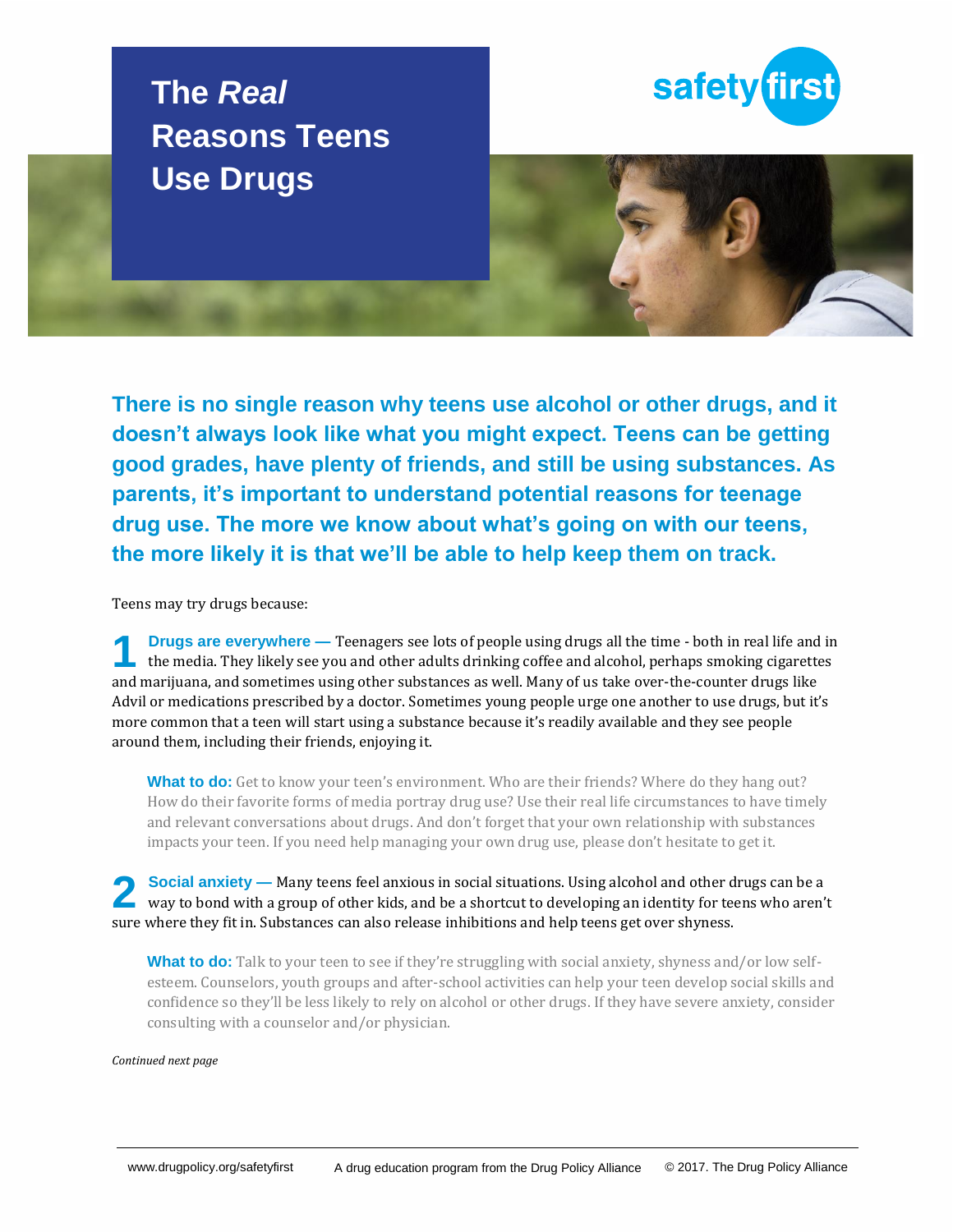**Curiosity —** Exploring different physical and mental sensations is a natural part of human **3** Curiosity — Exploring different physical and mental sensations is a natural part of human development, and adolescence is a time of enhanced experimentation. Teenagers are trying out all kinds of different experiences and identities– for some, this includes trying substances.

**What to do:** "Be concrete and proactive about managing your teen's experimentation," says developmental psychologist Diana Divecha, Ph.D. Experimenting with different activities is normal for teens, but try to guide them towards healthy ones. Help them find less risky ways to experience stimulating mental and physical sensations (e.g., nature, sports, arts, music, activism), and keep checking in to make sure that sporadic experimentation with substances is not developing into frequent or serious use.

#### **Fun —** Drugs and alcohol work quickly and can make you feel good in the short-term. People sometimes use drugs to enhance other types of fun, like music festivals and dance parties. **4**

**What to do:** Explain the importance of delay. Yes, drugs can be fun, but using them at a young age can have very serious long-term consequences. "Teens' brains are still developing," says Dr. Divecha, "and early drug use puts them at risk for later struggles with addiction." It's better to wait as long as possible to explore substances, so help your teen brainstorm less risky, legal alternatives for fun. Since some teens will experiment, though, make sure they understand the concept of using substances in moderation. For example, alternating alcoholic drinks with water or another non-alcoholic beverages is a good way to reduce the risk of alcohol poisoning.

**Sensory issues —** Some teens are extra sensitive to their environment: common sounds, touches, or smells may be overwhelming or even painful. Teens who experience this sensitivity may use drugs to cope with the emotional intensity of their daily lives. Other teens may be relatively unresponsive to their surroundings. They may have trouble tolerating being alone, experience frequent feelings of boredom, and crave excitement. These teens may use drugs because they need strong stimulation to feel calm. **5**

**What to do:** Consider having your teen evaluated for sensory issues by a professional. Help them come up with other strategies and coping skills to manage feelings and soothe themselves.

**Self-medication —** Teens can be under a lot of stress, whether from family situations, struggles with Self-medication — Teens can be under a lot of stress, whether from family situations, struggles w schoolwork, or problems with peers. It can be hard for teens to regulate emotions such as sadness, anger, fear, guilt or shame. When they have the opportunity to take something that will momentarily ease their emotional pain, they may choose to do so. Our society's stigma against mental illness, or even regular sadness, may make it seem easier to take drugs rather than confide in someone about their feelings.

**What to do:** Talk to your teen about how they're feeling, and consider bringing your teen to talk to a counselor to get some professional support.

### **Rebellion —** Using alcohol, cigarettes and other drugs can be ways for teens to assert their independence. **7**

**What to do:** According to Dr. Divecha, the best approach when it comes to talking about drugs is an "authoritative-parenting style that sets expectations while offering guidance and warmth." Emphasize that you care about your teen's wellbeing and want to help them stay safe. Work with your teen (perhaps with the help of a counselor) to come up with other ways for them to develop their burgeoning identity.

## *Continued next page*